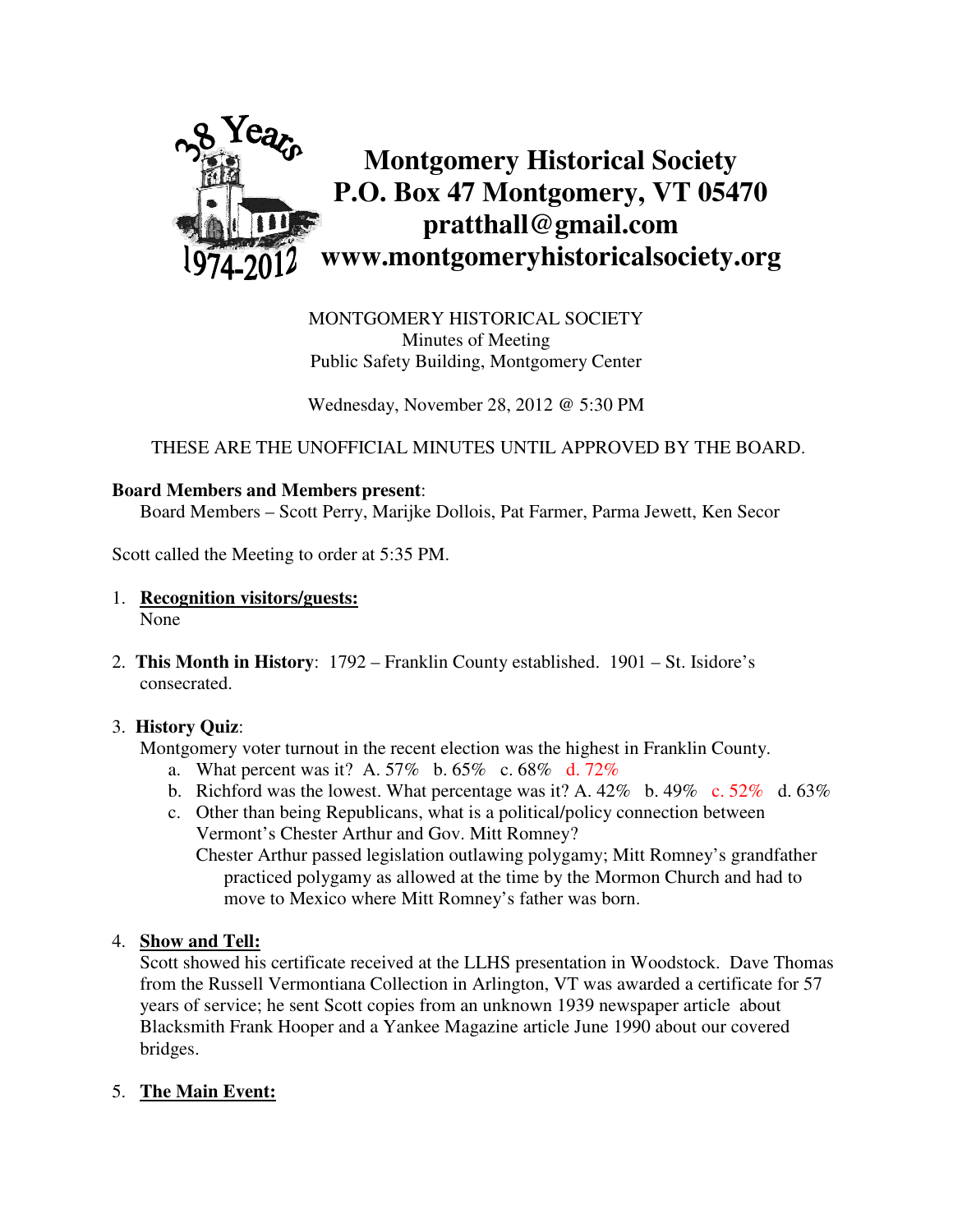## **Minutes:**

Ken made a Motion, seconded by Pat to approve the Minutes of October 17, 2012 as written; Motion was unanimously approved.

# **Treasurer's Report:**

| Treasurer's Report $-11/28/12$ :         |  |
|------------------------------------------|--|
| Checking balance\$ 2,294.15              |  |
|                                          |  |
|                                          |  |
|                                          |  |
| Savings Account - West Wall \$ 17,097.20 |  |

76 Affinity members

 The West Wall Savings Account reflects \$1,000.00 received from the Betty Stanton Estate.

Parma made a Motion, seconded by Ken to authorize Sue to request the TD Bank Line of Credit be raised from \$20,000 to \$100,000; Motion was unanimously approved.

The Affinity Program will change after the 2013 distribution; membership will be based on new accounts opened and a new formula.

Ken made a Motion, seconded by Parma to accept the Treasurer's report as written; Motion was unanimously approved.

# **Membership:**

Marijke reported 217 members have renewed for a total of \$11,360.00. Pat made a Motion, seconded by Scott to accept the Membership report as presented; Motion was unanimously approved.

# **Old business:**

- A. Town History Book update Scott and Marijke will go over the draft for any grammatical/spelling errors and for inclusion any final changes/corrections after the New Year.
- B. Christmas Social Plans the Holiday Social will be Friday, December  $14<sup>th</sup>$ ; Scott will email/mail invitations to the membership. Lois will open Pratt Hall for the wedding on the  $15<sup>th</sup>$ .
- C. C&C date/plans the date will be Sunday, Dec.  $23<sup>rd</sup>$  at 5 PM.
- D. Pratt Hall work Stained Glass Windows evaluation/decos/electrical/CEA debrief.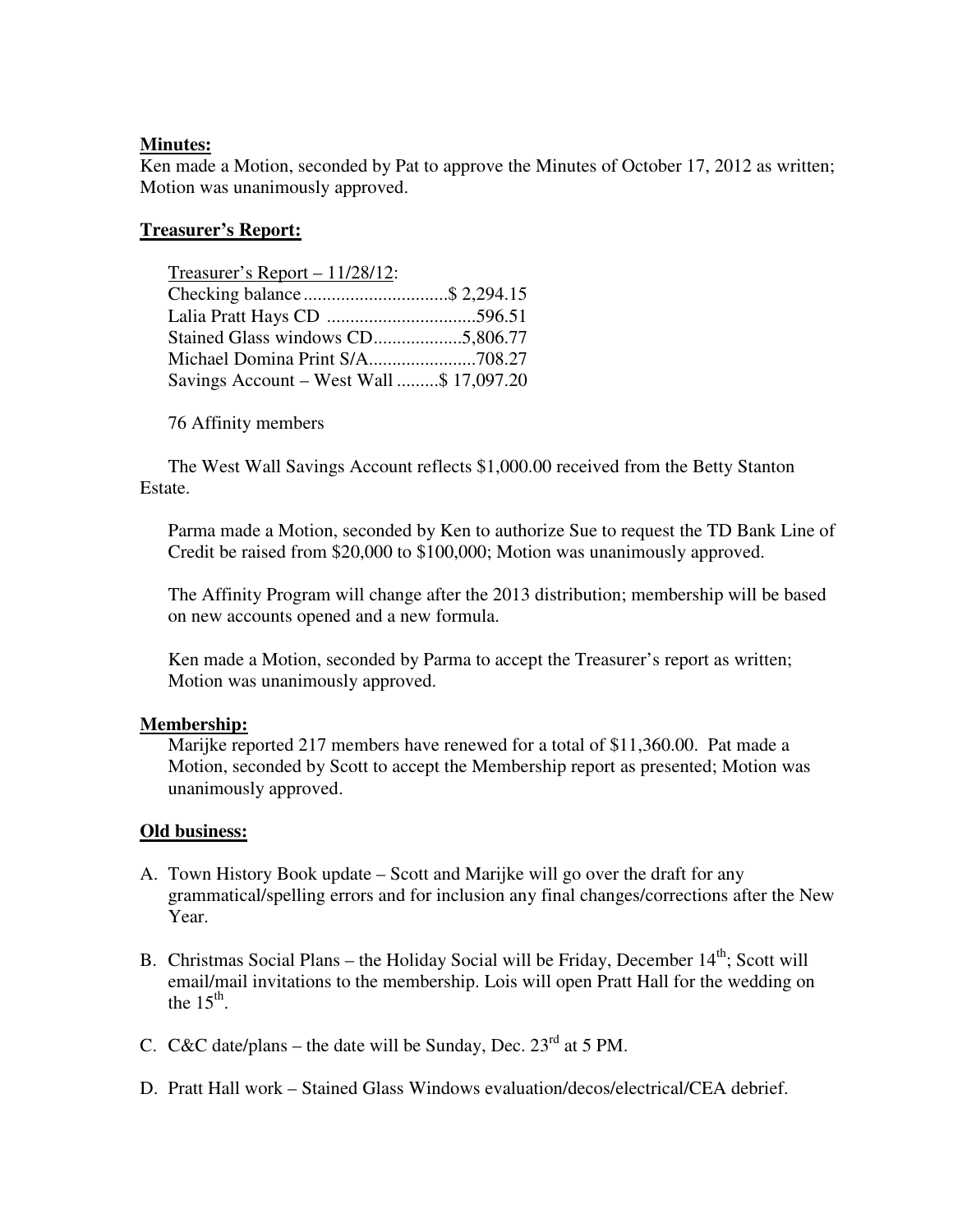Scott to contact Mr. Rebecki to set up a date and time for him to come and evaluate the removal of the windows.

 The left outside electrical outlet does not work; Scott and Ken will check this out. All the decorations are up – the building looks beautiful.

 Parma reported that the last CEA presentation was not that well attended in spite of excellent artists.

- E. Regional Expo if the MHS is going to host next year's Regional Expo it was suggested that the best time would be in August to coincide with HarvestFest. The next Regional Meeting will be held in Alburg at which time the Expo can be discussed.
- G. Dr. Tortolano Program/Concert repair of the organ and further discussion of the concert program to be determined. If the program is extensive perhaps it can be included in the Concerts by the Common series.
- H. Radar scope:
	- 1) Teaching American History Grant no report
	- 2) Domina print fundraiser update no report
	- 3) Old maps project…..making progress no report
	- 4) Grant writing Western Wall Scott has researched some grants available; there are some available in the \$75,000 to \$100,000 range.
	- 5) Ave Leslie Presentation no report
	- 6) Beers Atlas and large County Map acquisition no report
	- 7) Refurbished sign Parma reported that the sign will be ready by Christmas
	- 8) Piano Scott arranged to accept the piano from the donor in Massachusetts and will send a receipt; in return he sold the piano for \$1.00 and considerations to Steve Hays who will now be responsible for storage; the MHS will pay for any tuning if the piano is moved and used for a summer concert.
	- 9) Heaton House painting and shed demolition this will take place in the spring.
	- 10) Plan for Capital Campaign/Possible Investment no report
	- 11) Stanton Memorial Gift…Cash/Granite Bench a \$1,000 gift was received (see Treasurers Report above); Betty's children would like to place a granite bench on the property; Parma suggested instead new display cases. Scott will send a "Thank You" and report any further development on a bench or otherwise.

## 6. **New business:**

Scott reported that he attended a meeting representing the Selectboard and the MHS with State engineers and Jan Lewandoski to discuss the restoration of the Longley Bridge; the State is responsible for the restoration and the cost will be covered by a Transportation Enhancement Grant and a National Historic Covered Bridge Preservation Program grant with a percentage to be paid by the Town of Montgomery. The goal is to preserve the design and use as much of the original structure as possible, which will most likely be limited to the roof. A study will be made of the scope of repairs and cost (±\$1,500,000). There will be an open informational meeting in Town after the study has been completed.

# 7. **Adjourn:**